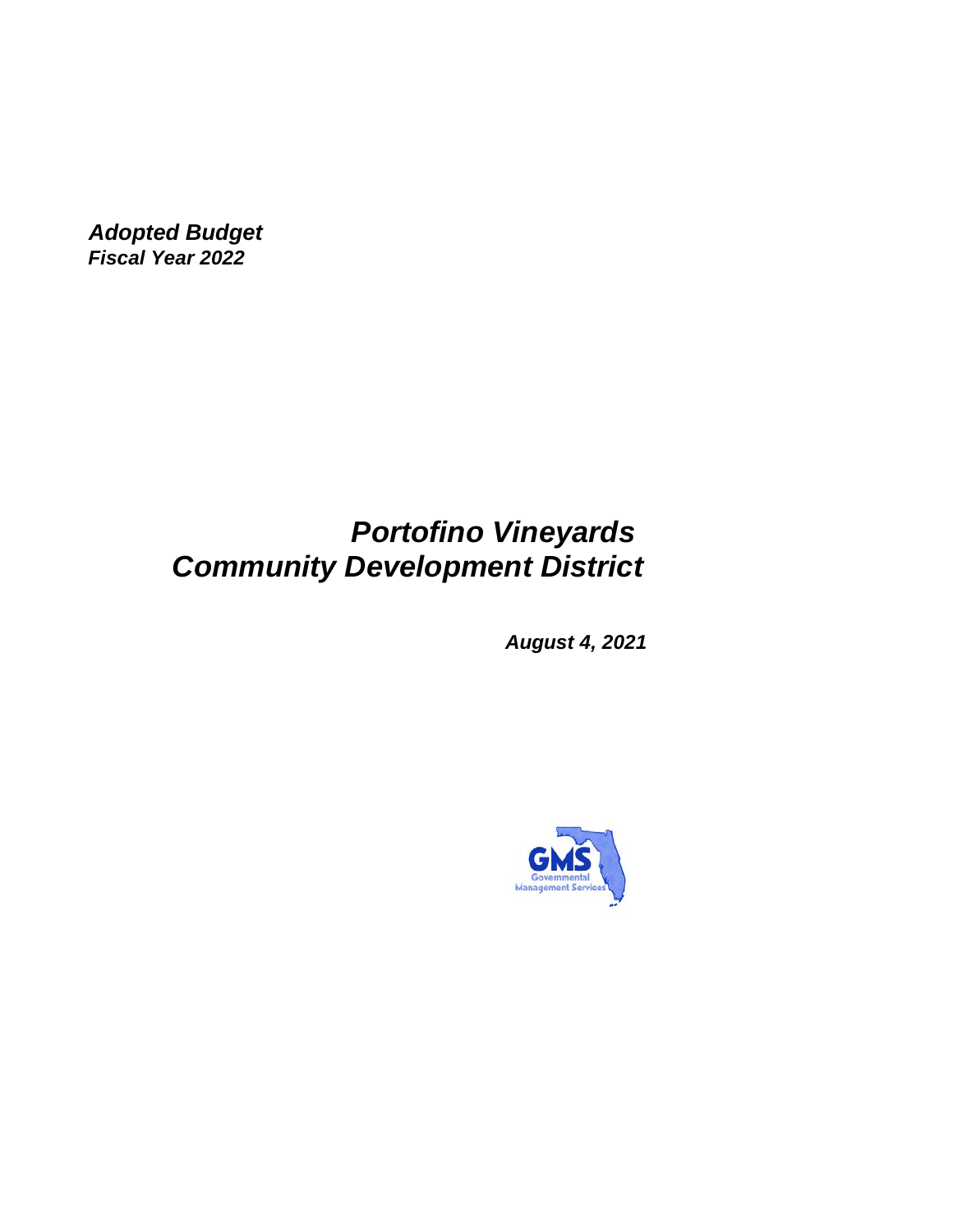# **Portofino Vineyards**

**Community Development District**

<u>General Fund</u> Budget **Page 1** Narrative Page 2-3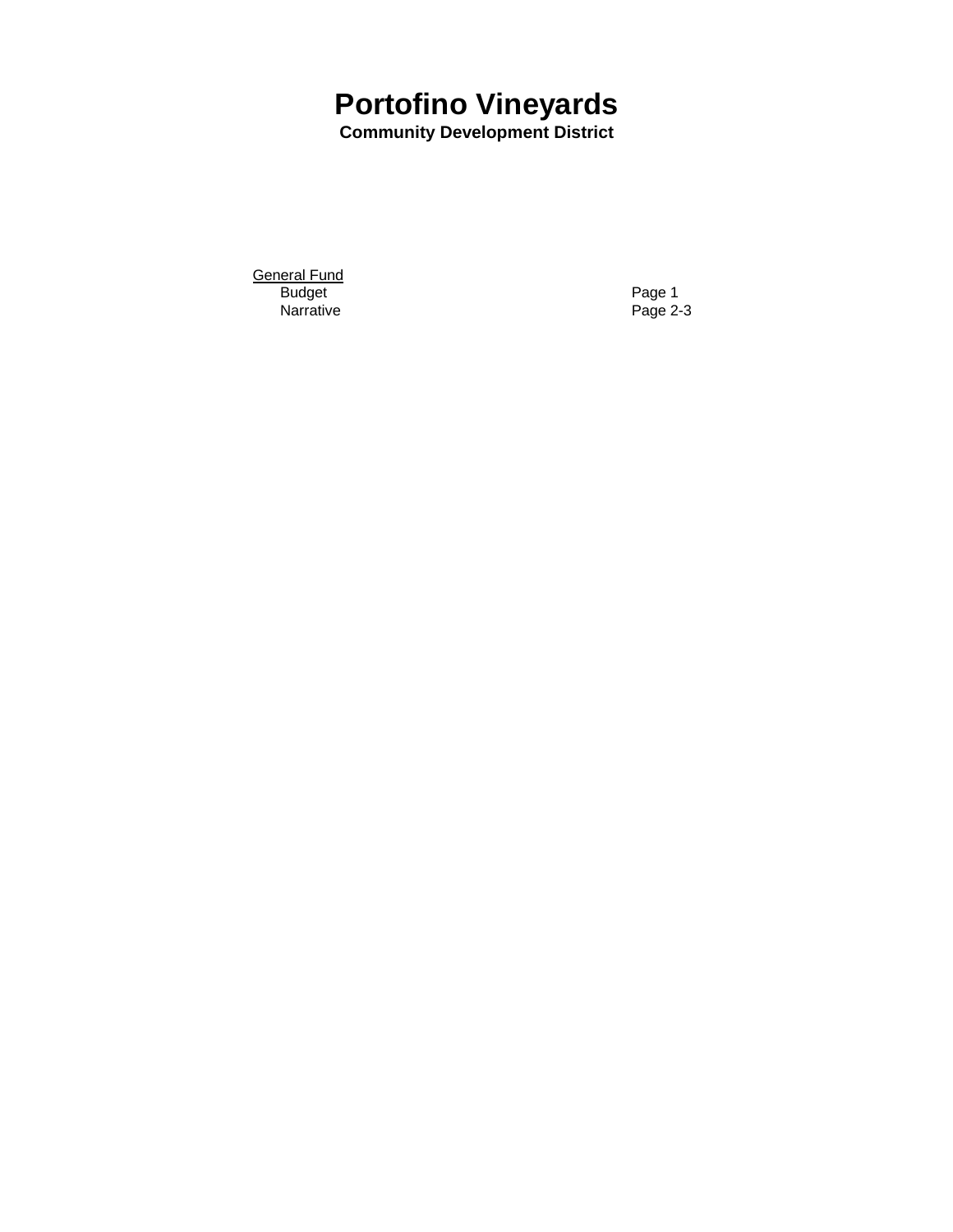# **Portofino Vineyards**

**Community Development District <b>General Fund** Community Development District

| <b>Description</b>                 | FY2021<br><b>Adopted</b><br><b>Budget</b> | <b>Actual</b><br>thru<br>6/30/2021 | Projected<br><b>Next</b><br>3 Months | <b>Total</b><br>Projected at<br>9/30/2021 | <b>FY2022</b><br><b>Adopted</b><br><b>Budget</b> |
|------------------------------------|-------------------------------------------|------------------------------------|--------------------------------------|-------------------------------------------|--------------------------------------------------|
| <b>Revenues</b>                    |                                           |                                    |                                      |                                           |                                                  |
| Special Assessment-tax roll        | \$69,925                                  | \$71,410                           | \$0                                  | \$71,410                                  | \$69,925                                         |
| <b>Total Revenues</b>              | \$69,925                                  | \$71,410                           | $\sqrt{$0}$                          | \$71,410                                  | \$69,925                                         |
| <b>Expenditures</b>                |                                           |                                    |                                      |                                           |                                                  |
| Administrative                     |                                           |                                    |                                      |                                           |                                                  |
| Engineering                        | \$2,500                                   | \$0                                | \$2,500                              | \$2,500                                   | \$2,500                                          |
| <b>Attorneys Fees</b>              | \$5,000                                   | \$2,383                            | \$2,618                              | \$5,000                                   | \$5,000                                          |
| <b>Annual Audit</b>                | \$6,000                                   | \$0                                | \$0                                  | \$0                                       | \$6,000                                          |
| <b>Management Fees</b>             | \$30,900                                  | \$23,175                           | \$7,725                              | \$30,900                                  | \$30,900                                         |
| <b>Computer Time</b>               | \$750                                     | \$563                              | \$188                                | \$750                                     | \$750                                            |
| <b>Website Compliance</b>          | \$1,000                                   | \$750                              | \$250                                | \$1,000                                   | \$1,000                                          |
| Telephone                          | \$100                                     | \$2                                | \$98                                 | \$100                                     | \$100                                            |
| Postage                            | \$750                                     | \$44                               | \$50                                 | \$94                                      | \$750                                            |
| Printing & Binding                 | \$1,500                                   | \$49                               | \$100                                | \$149                                     | \$1,500                                          |
| Insurance                          | \$6,100                                   | \$5,400                            | \$0                                  | \$5,400                                   | \$6,100                                          |
| Legal Advertising                  | \$2,400                                   | \$0                                | \$1,200                              | \$1,200                                   | \$2,400                                          |
| <b>Other Current Charges</b>       | \$500                                     | \$288                              | \$96                                 | \$384                                     | \$500                                            |
| <b>Office Supplies</b>             | \$500                                     | \$10                               | \$60                                 | \$70                                      | \$500                                            |
| Dues, Licenses & Subscriptions     | \$175                                     | \$175                              | \$0                                  | \$175                                     | \$175                                            |
| Capital Outlay                     | \$250                                     | \$0                                | \$250                                | \$250                                     | \$250                                            |
| <b>First Quarter Operating</b>     | \$10,000                                  | \$0                                | \$10,000                             | \$10,000                                  | \$10,000                                         |
| Contingency                        | \$1,500                                   | \$0                                | \$1,500                              | \$1,500                                   | \$1,500                                          |
| <b>Administrative Expenditures</b> | \$69,925                                  | \$32,838                           | \$26,634                             | \$59,472                                  | \$69,925                                         |
| <b>Unassigned Fund Balance</b>     | \$0                                       | \$38,572                           | (\$26,634)                           | \$11,938                                  | $\overline{50}$                                  |

|                            | FY2022   |
|----------------------------|----------|
| Total Assessments - Net    | \$69.925 |
| Discount/Commission        | \$4,463  |
| lTotal Assessments - Gross | \$74.388 |
| Units                      | 844      |
| Per Unit-Net               | \$82.85  |
| Per Unit - Gross           | \$88.14  |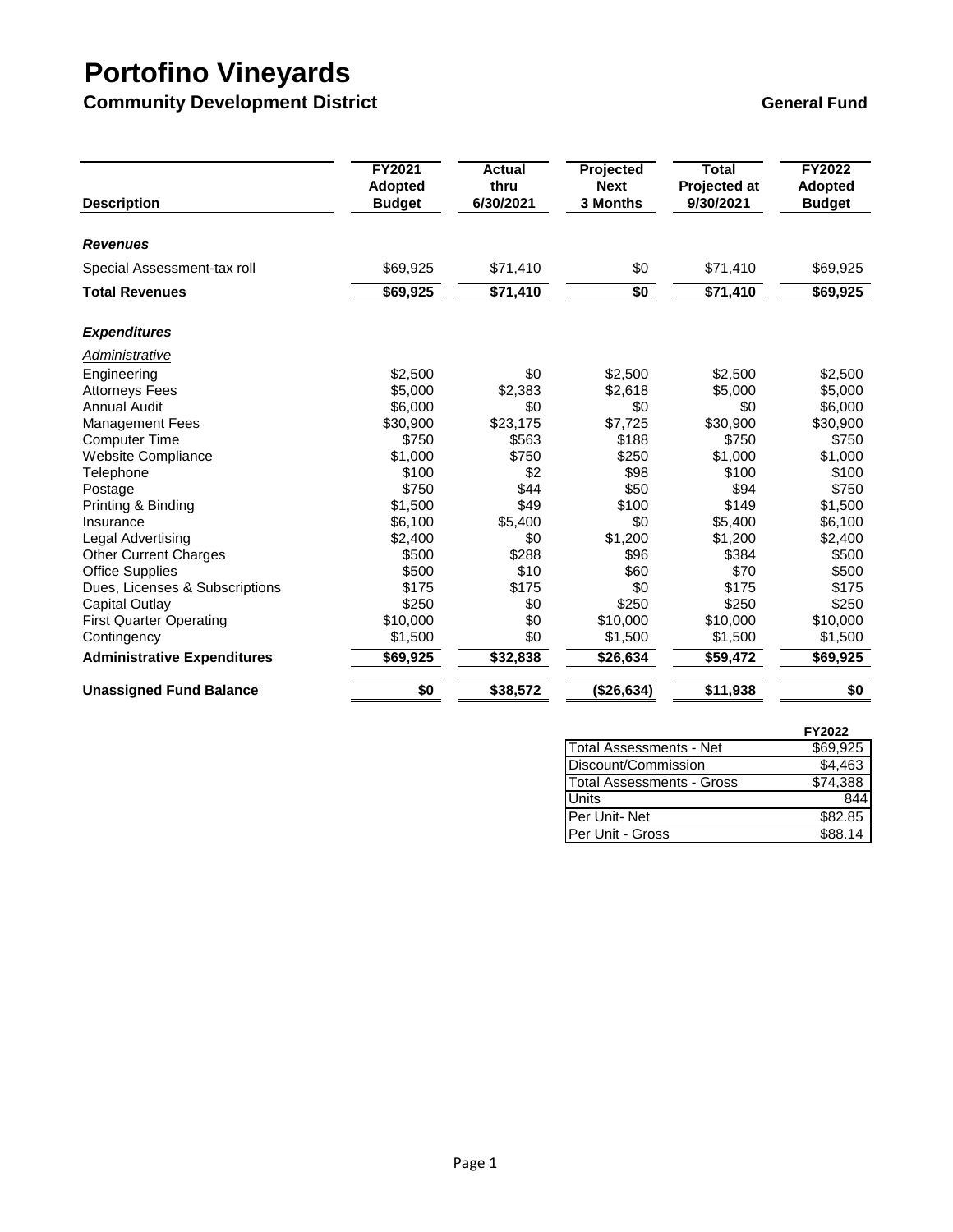# **Portofino Vineyards Community Development District**

GENERAL FUND BUDGET

## **REVENUES:** *Maintenance Assessments*

The District will levy a Non-Ad Valorem assessment on all the platted lots within the District to pay all of the operating expenses for the Fiscal Year in accordance with the adopted budget.

# **EXPENDITURES: Administrative:**

# *Engineering Fees*

The District's engineer will be providing general engineering services to the District, i.e. attendance and preparation for monthly board meetings, review invoices, etc.

## *Attorney*

The District's legal counsel will be providing general legal services to the District, i.e. attendance and preparation for monthly meetings, review operating & maintenance contracts, resolutions etc.

# *Annual Audit*

The District is required annually to conduct an audit of its financial records by an Independent Certified Public Accounting Firm. Per Section 218.39 of the Florida Statues, each special district with total revenues or expenditures in excess of \$100,000 *OR* any special district with revenue or expenses between \$50,000 and \$100,000 that has not been subject to a financial audit in the 2 preceding fiscal years must perform an independent annual audit.

### *Management Fees*

The District receives Management, Accounting and Administrative services as part of a Management Agreement with Governmental Management Services – South Florida, LLC.

### *Computer Time*

The District processes all of its financial activities, i.e. accounts payable, financial statements, etc. on a main frame computer leased by Governmental Management Services – South Florida, LLC.

### Website Compliance

Per Chapter 2014-22, Laws of Florida, all District must have a website by October 1, 2015 to provide detailed information on the CDD as well as links to useful websites regarding Compliance issues. This website will be maintained by GMS-SF, LLC and updated monthly.